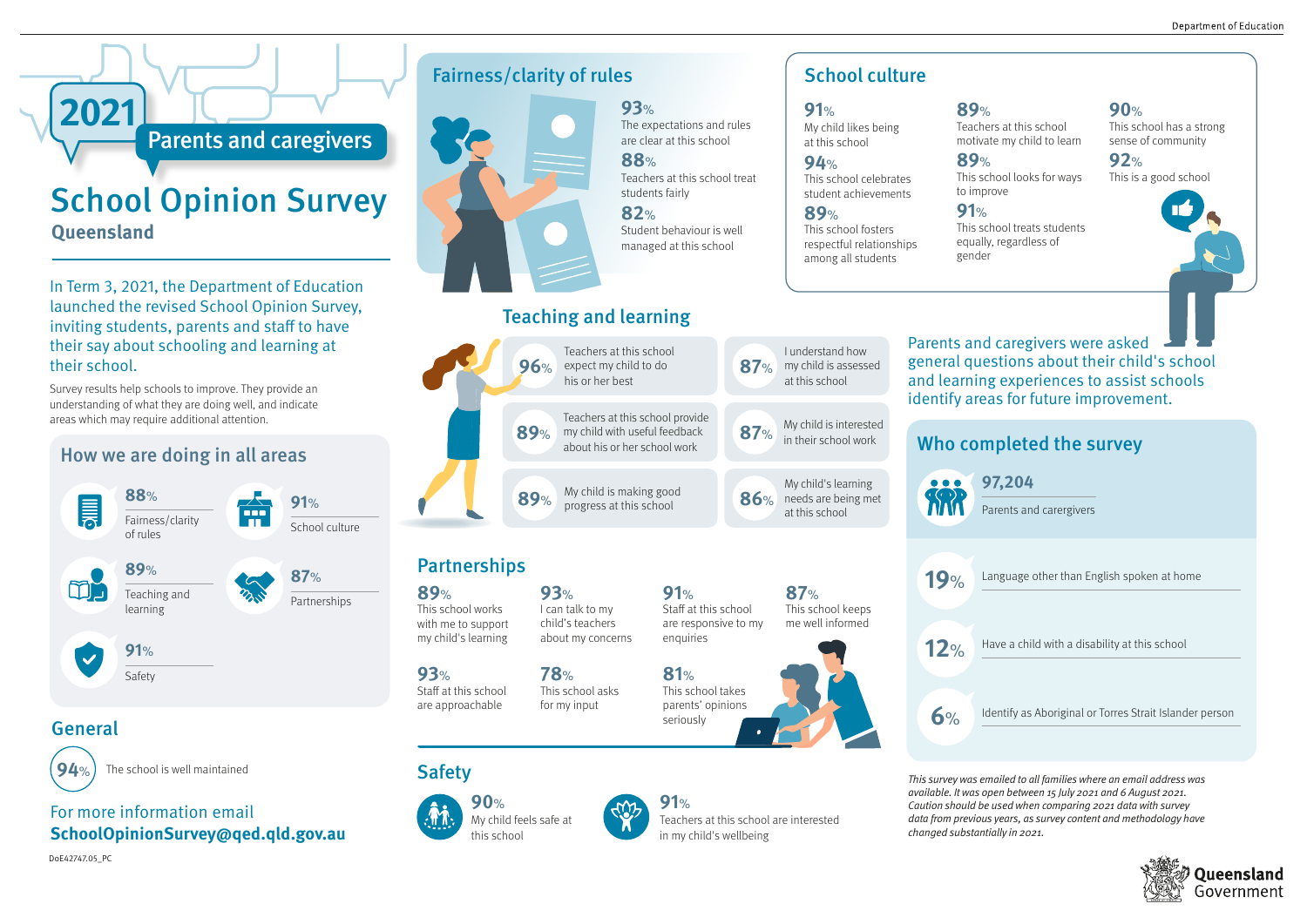## Who completed the survey

This survey was emailed to all students in year levels 5, 6, 8, and 11. It was open between 15 July 2021 and 6 August 2021. Caution should be used when comparing 2021 data with survey data from previous years, as survey content and methodology have changed substantially in 2021.

| 84,320          | 33% Yr 5  | 35% Yr 6                            |
|-----------------|-----------|-------------------------------------|
| <b>Students</b> | 17% $Yr8$ | 14% Yr 11                           |
|                 |           |                                     |
| Gender          |           | Language other                      |
| <b>48%</b> Male | 25%       | than English<br>spoken at home      |
| $52%$ Female    |           |                                     |
|                 |           | Identify as Aboriginal              |
| With disability | 12%       | or Torres Strait<br>Islander person |

# Teaching and learning

In Term 3, 2021, the Department of Education launched the revised School Opinion Survey, inviting students, parents and staff to have their say about schooling and learning at their school.

 $\overline{97\%}$  My teachers expect me **88**% Lunderstand how Lam assessed at my school My teachers help me My school work **91**% with my school work **90**% challenges me to think when I need it  $\bullet \bullet \bullet$ **KRR** My teachers provide me I am interested in my with useful feedback **75**% **89**% school work about my school work  $?^{21}$ **Partnerships 91**% **83**% **74**% My school encourages My school takes I can get help with me to participate in students' opinions my school work 16% school activities seriously at home

Survey results help schools to improve. They provide an understanding of what they are doing well, and indicate areas which may require additional attention.

# School Opinion Survey **Queensland**

**Students** 

**2021**

**94**%



# Fairness/clarity of rules

#### How we are doing in all areas

Safety **87**%

m

**85**% **91**%

I feel safe undertaking online activities using my school's internet



Fairness/clarity

of rules

**82**%

School culture

**84**%

Én

Teaching and learning

**88**%

Partnerships

**83**%

**92**%

another **90**%

My school celebrates

My school encourages students to respect one **88**%

student achievements

**76**% I can talk to my teachers about my concerns

# School culture



**88**%

My school looks for ways

to improve **77**% I feel accepted by other students at my school





I can access computers and other technologies at my school for learning





For more information email **SchoolOpinionSurvey@qed.qld.gov.au**

**79**% I like being at my school

**79**% My school treats students equally, regardless of gender

**89**% My teachers motivate me to learn

**85**% This is a good school

Students were asked general questions about their school and learning experiences to assist schools identify areas for future improvement.

I feel safe at my school

\*totals may not equal 100% as demographic questions are optional

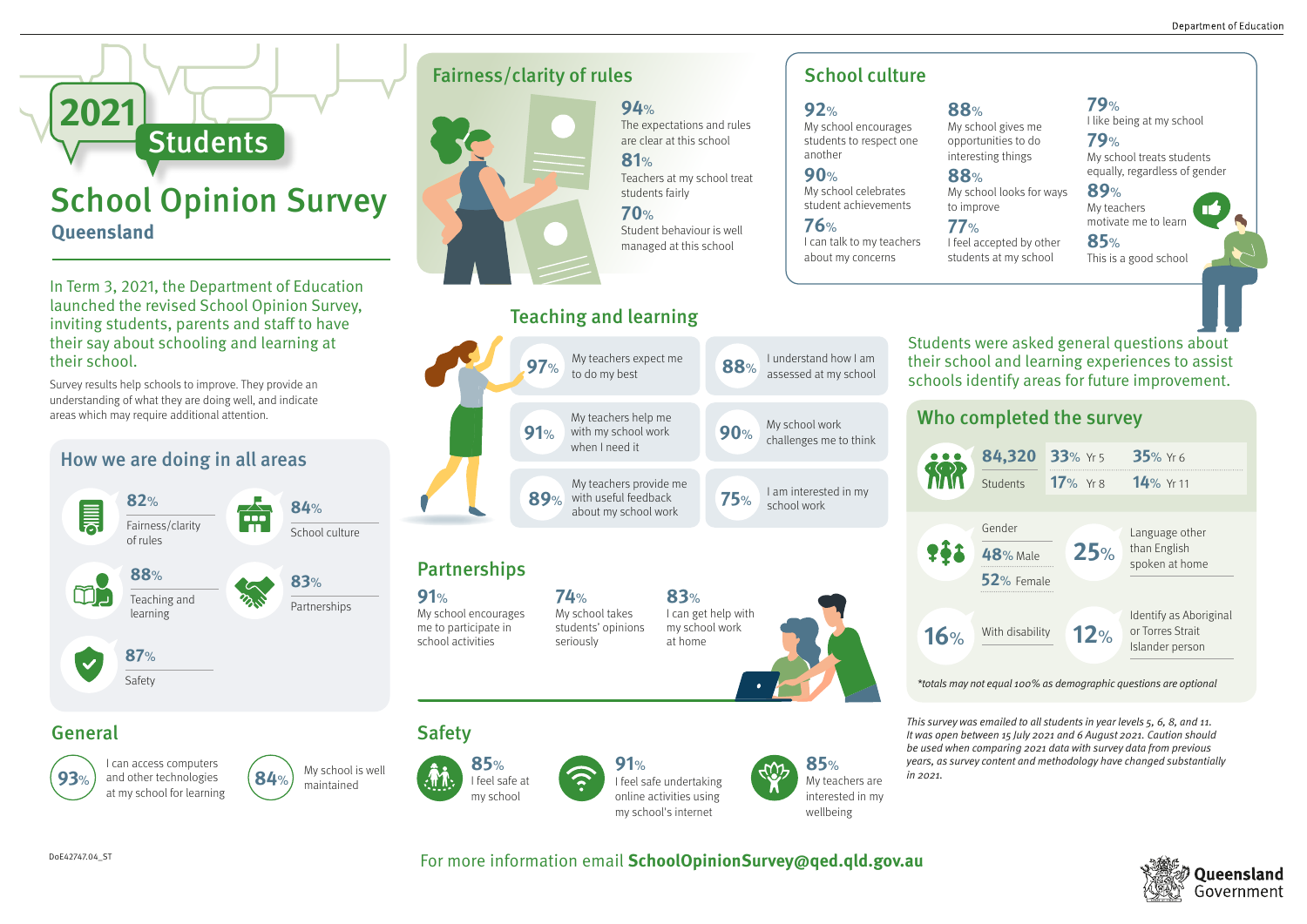In Term 3, 2021, the Department of Education launched the revised School Opinion Survey, inviting students, parents and staff to have their say about schooling and learning at their school.

Survey results help schools to improve. They provide an understanding of what they are doing well, and indicate areas which may require additional attention.



Special School Students

This survey was made available to students in year levels  $4$  to 12, between 15 July 2021 and 6 August 2021.





# School Opinion Survey **Queensland**

**2021**

Gender

**63**% Male **32**% Female

Students

#### **239**

Students were asked general questions about their school and learning experiences to assist schools identify areas for future improvement.



For more information email **SchoolOpinionSurvey@qed.qld.gov.au**

\*totals may not equal 100% as demographic questions are optional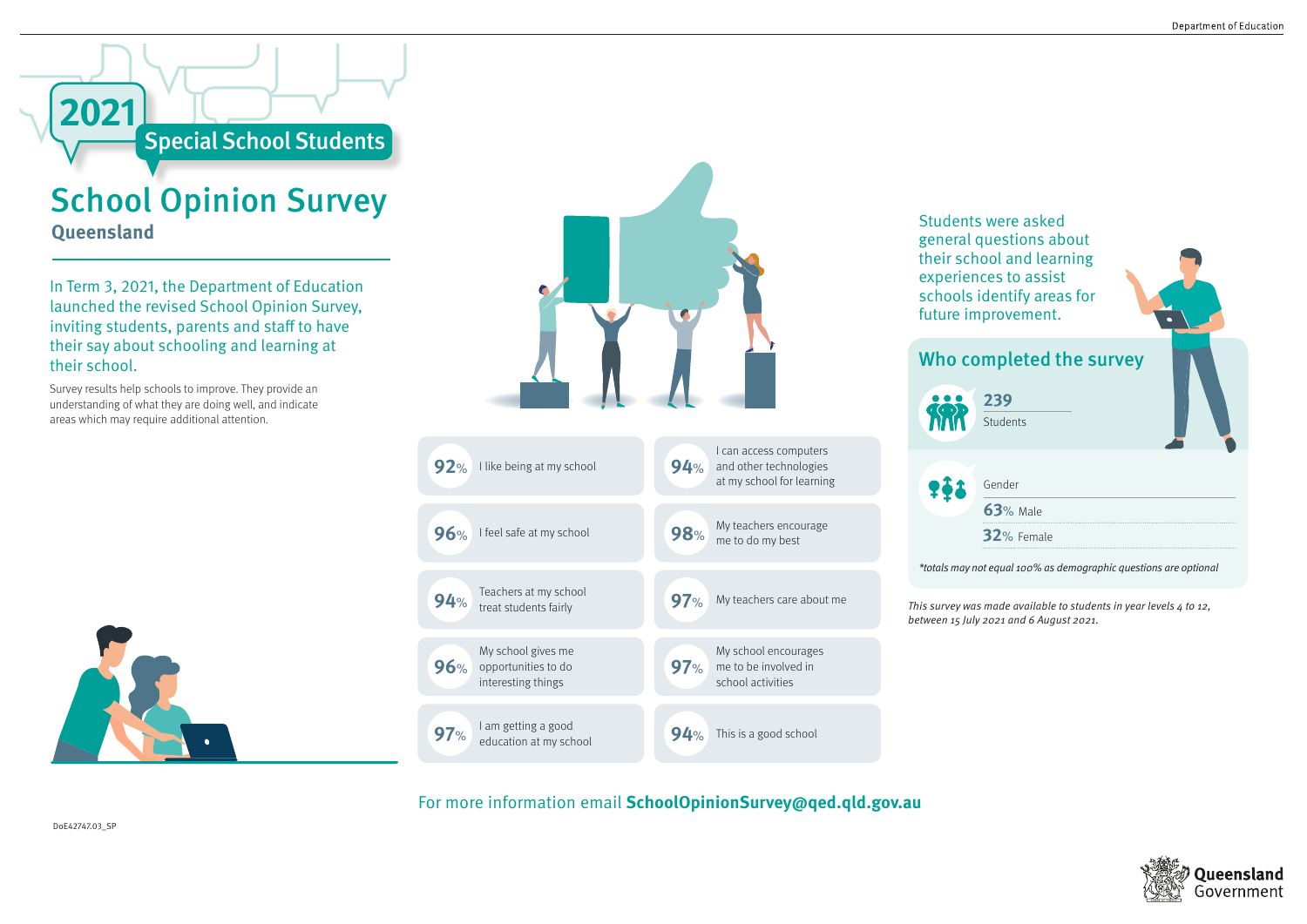In Term 3, 2021, the Department of Education launched the revised School Opinion Survey, inviting students, parents and staff to have their say about schooling and learning at their school.

# School Opinion Survey **Queensland**

**Staff** 

**2022** 

**89**%

The expectations and rules are clear at this school

**90**%

Students are treated fairly

at this school

**77**%

Student behaviour is well managed at this school

**92**%

Students with a disability are well supported at this school

### Fairness/clarity of rules

**92**% This school fosters respectful relationships among all students

**93**% This school looks for ways to improve

**91**% I enjoy working at this school

**95**% This school promotes gender equality

## School culture

## How we are doing in all areas

## **77**% Partnerships

**96**%

I am aware of health, safety and wellbeing procedures

at this school

There is adequate focus on workplace safety at







**Oueensland** Government

Teaching and learning









This school takes staff opinions seriously

This school encourages parents/carers to be active partners in educating their child